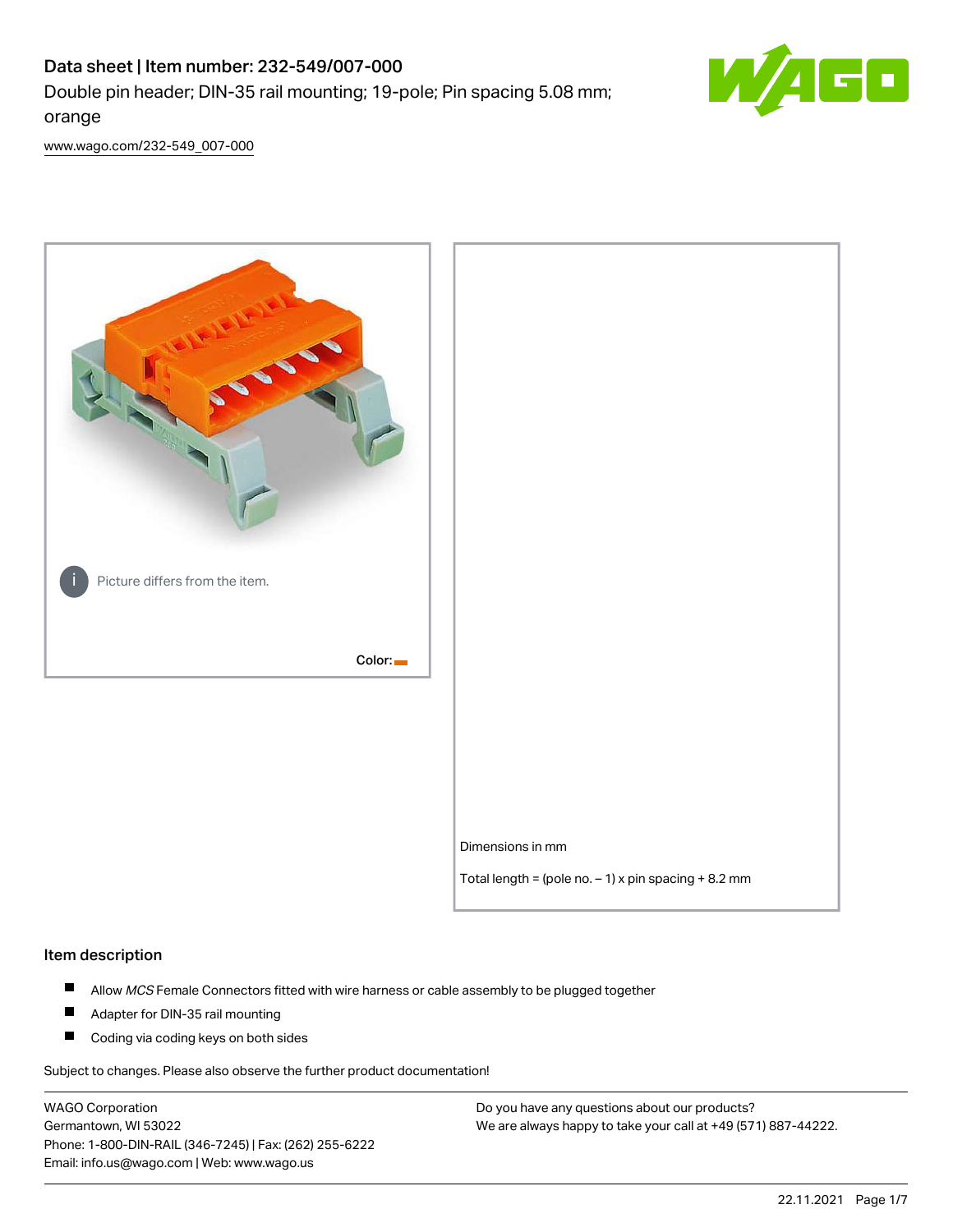

## Data Notes

| Safety information 1 | The <i>MCS – MULTI CONNECTION SYSTEM</i> includes connectors<br>without breaking capacity in accordance with DIN EN 61984. When<br>used as intended, these connectors must not be connected<br>/disconnected when live or under load. The circuit design should<br>ensure header pins, which can be touched, are not live when<br>unmated. |
|----------------------|--------------------------------------------------------------------------------------------------------------------------------------------------------------------------------------------------------------------------------------------------------------------------------------------------------------------------------------------|
| Variants:            | Other pole numbers<br>Other versions (or variants) can be requested from WAGO Sales or<br>configured at https://configurator.wago.com/                                                                                                                                                                                                     |

# Electrical data

## IEC Approvals

| Ratings per                 | IEC/EN 60664-1                                                        |
|-----------------------------|-----------------------------------------------------------------------|
| Ratings (note)              | Notice: Male connectors must not be live when disconnected!           |
| Rated voltage (III / 3)     | 250 V                                                                 |
| Rated surge voltage (III/3) | 4 <sub>k</sub> V                                                      |
| Rated voltage (III/2)       | 320 V                                                                 |
| Rated surge voltage (III/2) | 4 <sub>k</sub> V                                                      |
| Nominal voltage (II/2)      | 630 V                                                                 |
| Rated surge voltage (II/2)  | 4 <sub>k</sub> V                                                      |
| Rated current               | 12A                                                                   |
| Legend (ratings)            | $(III / 2)$ $\triangle$ Overvoltage category III / Pollution degree 2 |

# UL Approvals

| Approvals per                  | UL 1059 |
|--------------------------------|---------|
| Rated voltage UL (Use Group B) | 300 V   |
| Rated current UL (Use Group B) | 15 A    |
| Rated voltage UL (Use Group D) | 300 V   |
| Rated current UL (Use Group D) | 10 A    |

## Ratings per UL

| Rated voltage UL 1977 | 600 V |
|-----------------------|-------|
| Rated current UL 1977 |       |

Subject to changes. Please also observe the further product documentation!

| <b>WAGO Corporation</b>                                | Do you have any questions about our products?                 |  |
|--------------------------------------------------------|---------------------------------------------------------------|--|
| Germantown, WI 53022                                   | We are always happy to take your call at +49 (571) 887-44222. |  |
| Phone: 1-800-DIN-RAIL (346-7245)   Fax: (262) 255-6222 |                                                               |  |
| Email: info.us@wago.com   Web: www.wago.us             |                                                               |  |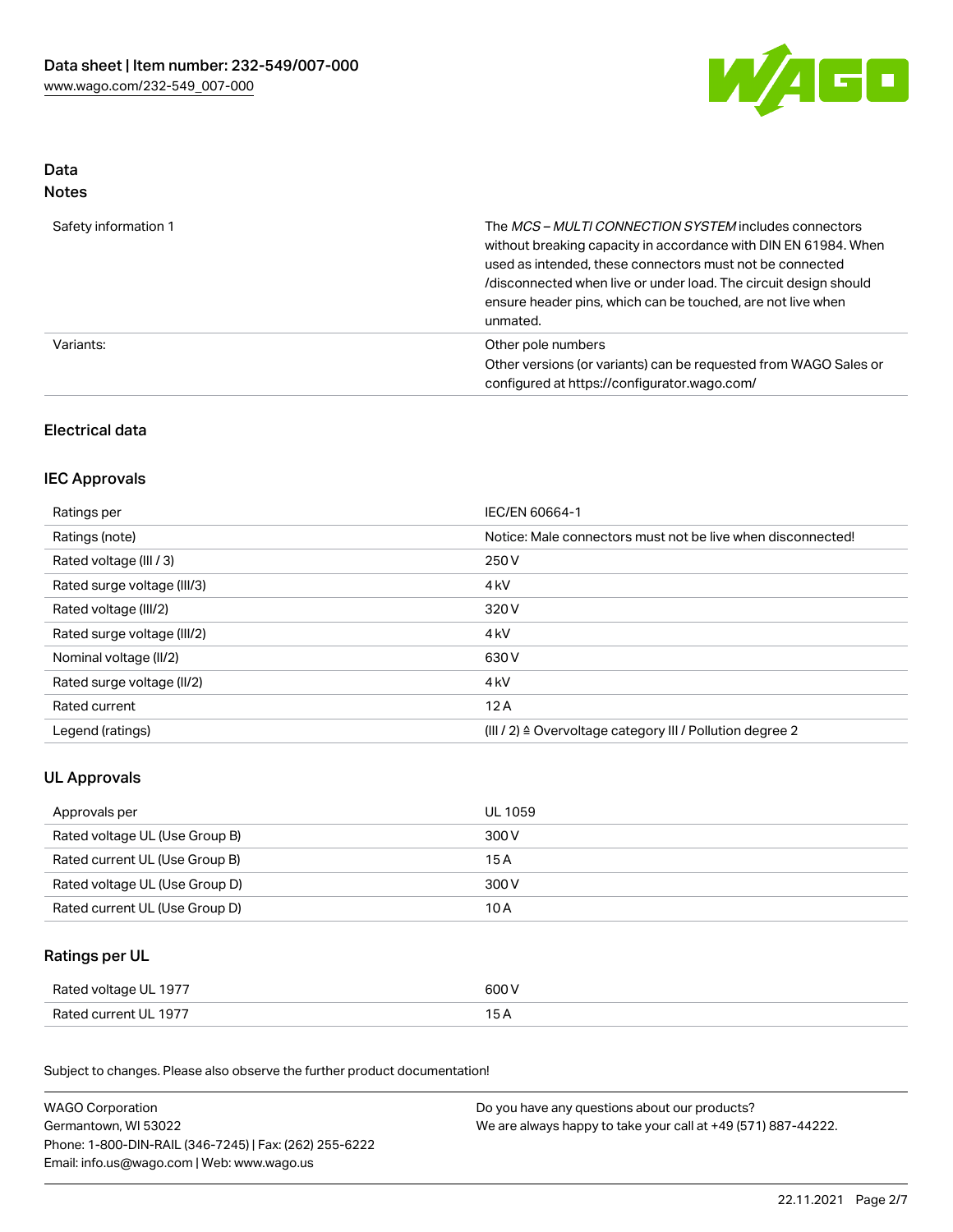

## CSA Approvals

Germantown, WI 53022

Phone: 1-800-DIN-RAIL (346-7245) | Fax: (262) 255-6222

Email: info.us@wago.com | Web: www.wago.us

| Approvals per                                                              | <b>CSA</b>                                    |
|----------------------------------------------------------------------------|-----------------------------------------------|
| Rated voltage CSA (Use Group B)                                            | 300 V                                         |
| Rated current CSA (Use Group B)                                            | 15A                                           |
| Rated voltage CSA (Use Group D)                                            | 300 V                                         |
| Rated current CSA (Use Group D)                                            | 10A                                           |
| <b>Connection data</b>                                                     |                                               |
| Total number of potentials                                                 | 19                                            |
| Number of connection types                                                 | 1                                             |
| Number of levels                                                           | 1                                             |
| <b>Connection 1</b>                                                        |                                               |
| Number of poles                                                            | 19                                            |
| Physical data                                                              |                                               |
| Pin spacing                                                                | 5.08 mm / 0.2 inch                            |
| Width                                                                      | 99.72 mm / 3.926 inch                         |
| Height from upper-edge of DIN-rail                                         | 15 mm / 0.591 inch                            |
| Depth                                                                      | 42.5 mm / 1.673 inch                          |
| Mechanical data                                                            |                                               |
| Mounting type                                                              | DIN-35 rail                                   |
| Plug-in connection                                                         |                                               |
| Contact type (pluggable connector)                                         | Male connector/plug                           |
| Connector (connection type)                                                | for pluggable connector                       |
| Mismating protection                                                       | No                                            |
| Locking of plug-in connection                                              | Without                                       |
| Material data                                                              |                                               |
| Color                                                                      | orange                                        |
| Material group                                                             | $\mathbf{I}$                                  |
| Insulation material                                                        | Polyamide (PA66)                              |
| Flammability class per UL94                                                | V <sub>0</sub>                                |
| Subject to changes. Please also observe the further product documentation! |                                               |
| <b>WAGO Corporation</b>                                                    | Do you have any questions about our products? |

We are always happy to take your call at +49 (571) 887-44222.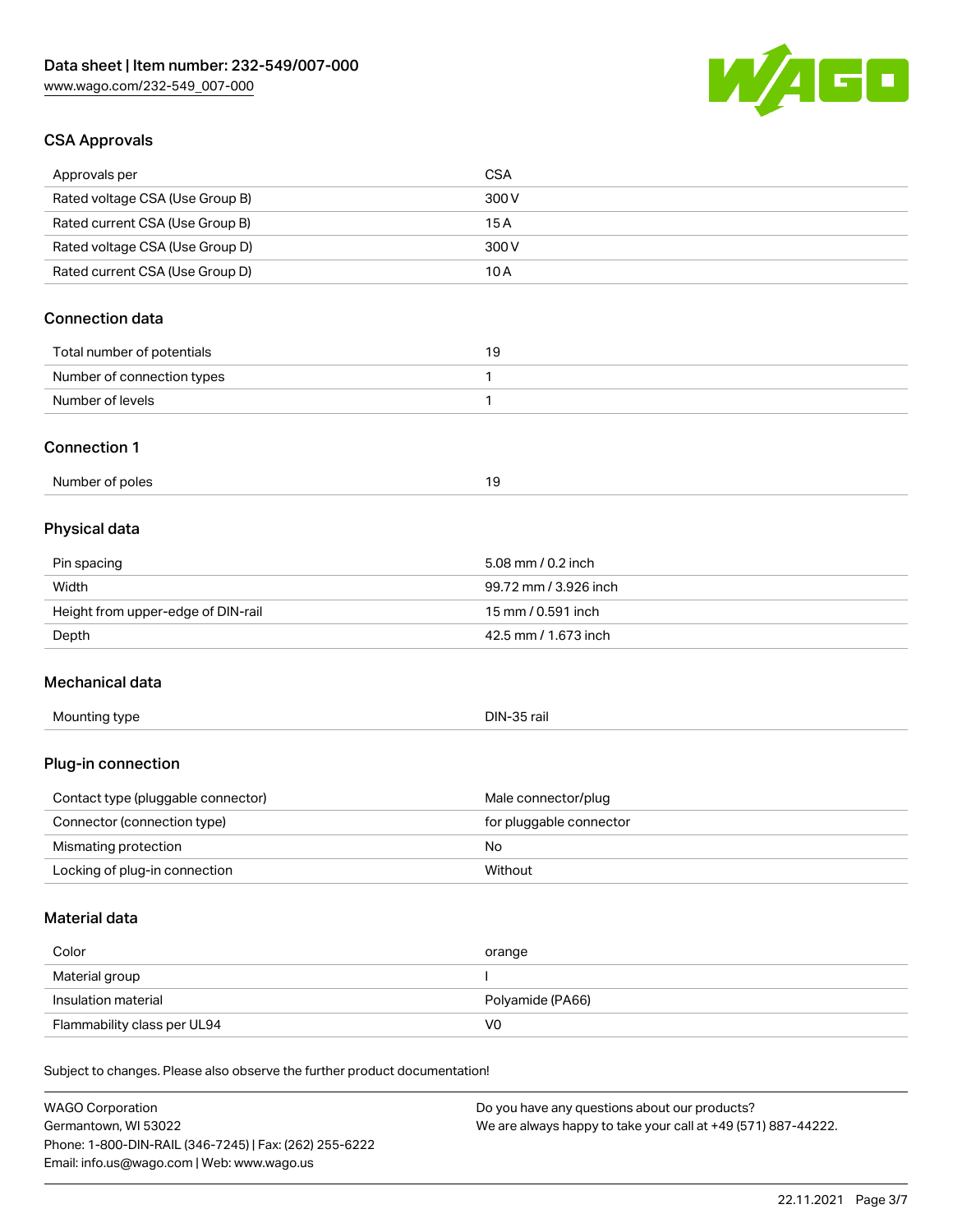[www.wago.com/232-549\\_007-000](http://www.wago.com/232-549_007-000)



| Contact material | Electrolytic copper (E <sub>Cu</sub> ) |
|------------------|----------------------------------------|
| Contact plating  | tin-plated                             |
| Fire load        | 0.349 MJ                               |
| Weight           | 17.2 g                                 |
|                  |                                        |

## Environmental requirements

| Limit temperature range<br>the contract of the contract of the contract of the contract of the contract of the contract of the contract of | $. +100 °C$<br>-60 |
|--------------------------------------------------------------------------------------------------------------------------------------------|--------------------|
|--------------------------------------------------------------------------------------------------------------------------------------------|--------------------|

## Commercial data

| Product Group         | 3 (Multi Conn. System) |
|-----------------------|------------------------|
| PU (SPU)              | 10 Stück               |
| Packaging type        | box                    |
| Country of origin     | DE.                    |
| <b>GTIN</b>           | 4045454340148          |
| Customs tariff number | 8536694040             |

# Approvals / Certificates

#### Country specific Approvals

| Logo                        | Approval                                     | <b>Additional Approval Text</b> | Certificate<br>name |
|-----------------------------|----------------------------------------------|---------------------------------|---------------------|
|                             | CВ<br>DEKRA Certification B.V.               | IEC 61984                       | NL-39756            |
| <b>VEMA</b><br><b>INEUR</b> | <b>KEMA/KEUR</b><br>DEKRA Certification B.V. | EN 61984                        | 2190761.01          |

#### Ship Approvals

Email: info.us@wago.com | Web: www.wago.us

|                                        |                                                                            |                                                               | Certificate |
|----------------------------------------|----------------------------------------------------------------------------|---------------------------------------------------------------|-------------|
| Logo                                   | Approval                                                                   | <b>Additional Approval Text</b>                               | name        |
| ABS                                    | <b>ABS</b>                                                                 |                                                               | $19-$       |
|                                        | American Bureau of Shipping                                                |                                                               | HG15869876- |
|                                        |                                                                            |                                                               | <b>PDA</b>  |
|                                        | BV                                                                         | <b>IEC 60998</b>                                              | 11915/D0 BV |
| VERITAS                                | Bureau Veritas S.A.                                                        |                                                               |             |
|                                        | <b>DNV GL</b>                                                              | EN 60998                                                      | TAE000016Z  |
| Det Norske Veritas, Germanischer Lloyd |                                                                            |                                                               |             |
|                                        | Subject to changes. Please also observe the further product documentation! |                                                               |             |
| <b>WAGO Corporation</b>                |                                                                            | Do you have any questions about our products?                 |             |
| Germantown, WI 53022                   |                                                                            | We are always happy to take your call at +49 (571) 887-44222. |             |
|                                        | Phone: 1-800-DIN-RAIL (346-7245)   Fax: (262) 255-6222                     |                                                               |             |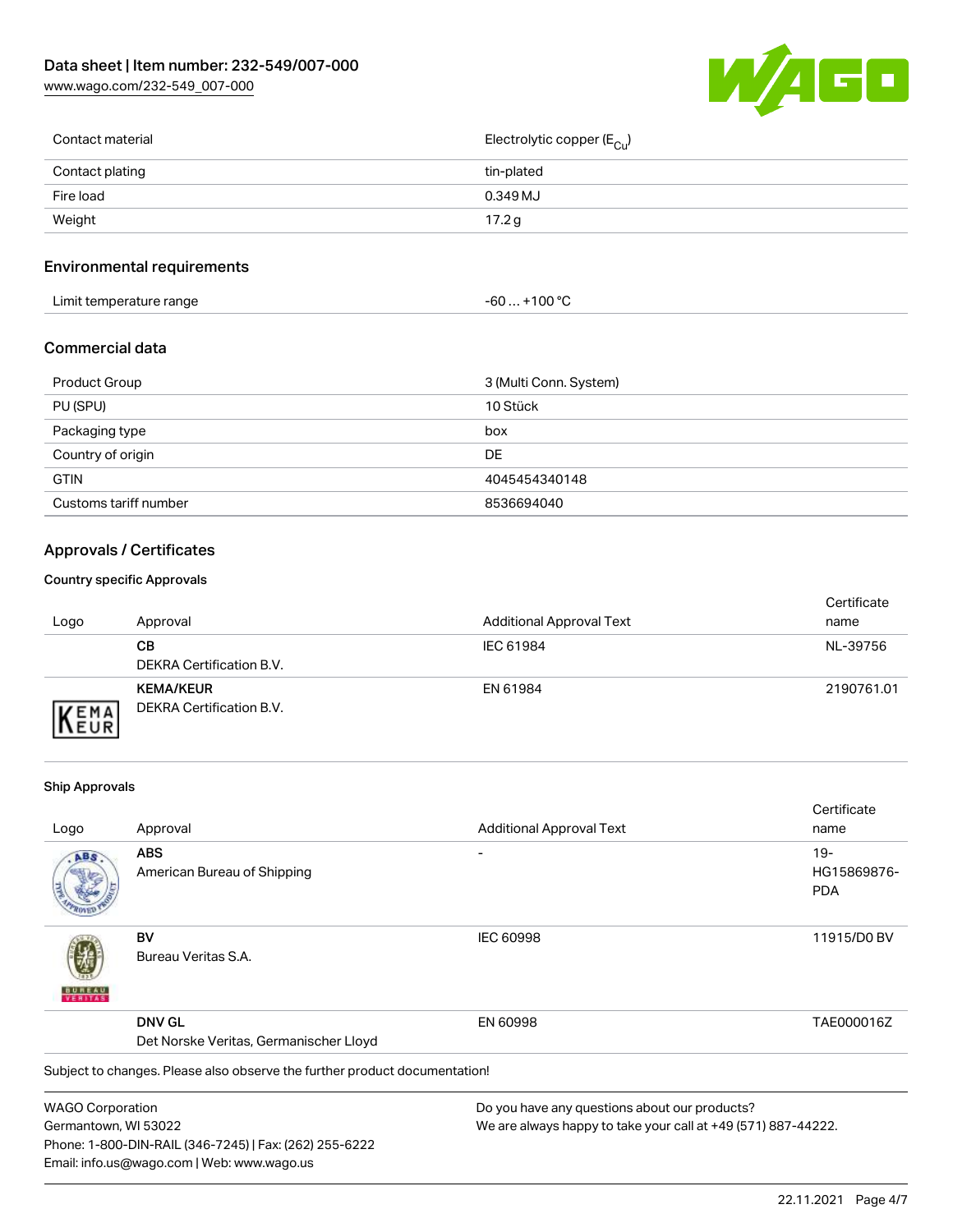

#### UL-Approvals

| Logo                  | Approval                                    | <b>Additional Approval Text</b> | Certificate<br>name |
|-----------------------|---------------------------------------------|---------------------------------|---------------------|
| $\boldsymbol{\theta}$ | UL<br>UL International Germany GmbH         | <b>UL 1977</b>                  | E45171              |
| $\boldsymbol{\theta}$ | <b>UR</b><br>Underwriters Laboratories Inc. | <b>UL 1059</b>                  | E45172              |

## **Counterpart**



| ltem no.231-319/026-000                                                                                               | www.wago.com/231-319/026- |
|-----------------------------------------------------------------------------------------------------------------------|---------------------------|
| 1-conductor female connector; CAGE CLAMP®; 2.5 mm <sup>2</sup> ; Pin spacing 5.08 mm; 19-pole; 2,50 mm <sup>2</sup> ; | 000                       |
| orange                                                                                                                |                           |

### Optional accessories

#### Carrier rail

| Mounting accessories |                                                                                                                                             |                      |
|----------------------|---------------------------------------------------------------------------------------------------------------------------------------------|----------------------|
|                      | Item no.: 210-197<br>Steel carrier rail; 35 x 15 mm; 1.5 mm thick; 2 m long; slotted; similar to EN 60715; silver-colored                   | www.wago.com/210-197 |
|                      | Item no.: 210-198<br>Copper carrier rail; 35 x 15 mm; 2.3 mm thick; 2 m long; unslotted; according to EN 60715; copper-<br>colored          | www.wago.com/210-198 |
|                      | Item no.: 210-504<br>Steel carrier rail; 35 x 7.5 mm; 1 mm thick; 2 m long; slotted; galvanized; according to EN 60715; silver-<br>colored  | www.wago.com/210-504 |
|                      | Item no.: 210-505<br>Steel carrier rail; 35 x 7.5 mm; 1 mm thick; 2 m long; unslotted; galvanized; according to EN 60715;<br>silver-colored | www.wago.com/210-505 |
|                      | Item no.: 210-506<br>Steel carrier rail; 35 x 15 mm; 1.5 mm thick; 2 m long; unslotted; galvanized; similar to EN 60715; silver-<br>colored | www.wago.com/210-506 |
|                      | Item no.: 210-508<br>Steel carrier rail; 35 x 15 mm; 1.5 mm thick; 2 m long; slotted; galvanized; similar to EN 60715; silver-<br>colored   | www.wago.com/210-508 |
|                      | Item no.: 210-113<br>Steel carrier rail; 35 x 7.5 mm; 1 mm thick; 2 m long; unslotted; according to EN 60715; silver-colored                | www.wago.com/210-113 |
|                      |                                                                                                                                             |                      |

Subject to changes. Please also observe the further product documentation!

WAGO Corporation Germantown, WI 53022 Phone: 1-800-DIN-RAIL (346-7245) | Fax: (262) 255-6222 Email: info.us@wago.com | Web: www.wago.us

Do you have any questions about our products? We are always happy to take your call at +49 (571) 887-44222.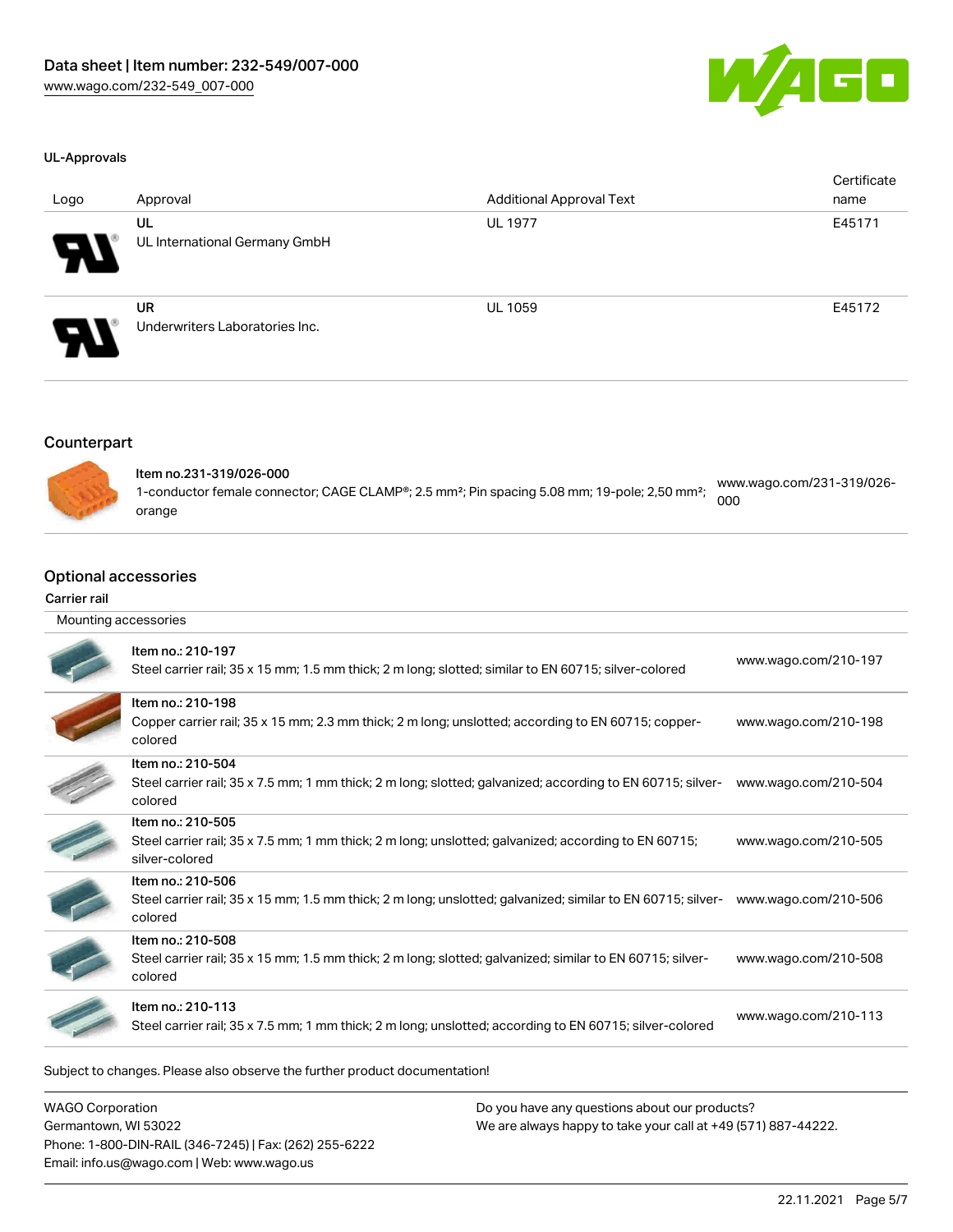



#### Item no.: 210-118

Steel carrier rail; 35 x 15 mm; 2.3 mm thick; 2 m long; unslotted; according to EN 60715; silver-colored [www.wago.com/210-118](http://www.wago.com/210-118)

| Item no.: 210-112<br>Steel carrier rail; 35 x 7.5 mm; 1 mm thick; 2 m long; slotted; according to EN 60715; "Hole width 25 mm; www.wago.com/210-112<br>silver-colored<br>Item no.: 210-114<br>www.wago.com/210-114<br>Steel carrier rail; 35 x 15 mm; 1.5 mm thick; 2 m long; unslotted; similar to EN 60715; silver-colored<br>Item no.: 210-115<br>Steel carrier rail; 35 x 7.5 mm; 1 mm thick; 2 m long; slotted; according to EN 60715; "Hole width 18 mm; www.wago.com/210-115<br>silver-colored<br>Item no.: 210-196<br>www.wago.com/210-196<br>Aluminum carrier rail; 35 x 8.2 mm; 1.6 mm thick; 2 m long; unslotted; similar to EN 60715; silver-colored<br>Coding<br>Item no.: 231-129<br>www.wago.com/231-129<br>Coding key; snap-on type; light gray<br><b>Downloads</b><br>Documentation<br><b>Additional Information</b><br>Technical explanations<br>2019 Apr 3<br>Download<br>pdf<br>2.0 MB<br><b>CAE</b> data<br><b>URL</b><br>EPLAN Data Portal 232-549/007-000<br>Download<br><b>URL</b><br>ZUKEN Portal 232-549/007-000<br>Download |                  |  |  |
|--------------------------------------------------------------------------------------------------------------------------------------------------------------------------------------------------------------------------------------------------------------------------------------------------------------------------------------------------------------------------------------------------------------------------------------------------------------------------------------------------------------------------------------------------------------------------------------------------------------------------------------------------------------------------------------------------------------------------------------------------------------------------------------------------------------------------------------------------------------------------------------------------------------------------------------------------------------------------------------------------------------------------------------------------------|------------------|--|--|
|                                                                                                                                                                                                                                                                                                                                                                                                                                                                                                                                                                                                                                                                                                                                                                                                                                                                                                                                                                                                                                                        |                  |  |  |
|                                                                                                                                                                                                                                                                                                                                                                                                                                                                                                                                                                                                                                                                                                                                                                                                                                                                                                                                                                                                                                                        |                  |  |  |
|                                                                                                                                                                                                                                                                                                                                                                                                                                                                                                                                                                                                                                                                                                                                                                                                                                                                                                                                                                                                                                                        |                  |  |  |
|                                                                                                                                                                                                                                                                                                                                                                                                                                                                                                                                                                                                                                                                                                                                                                                                                                                                                                                                                                                                                                                        |                  |  |  |
|                                                                                                                                                                                                                                                                                                                                                                                                                                                                                                                                                                                                                                                                                                                                                                                                                                                                                                                                                                                                                                                        |                  |  |  |
|                                                                                                                                                                                                                                                                                                                                                                                                                                                                                                                                                                                                                                                                                                                                                                                                                                                                                                                                                                                                                                                        |                  |  |  |
|                                                                                                                                                                                                                                                                                                                                                                                                                                                                                                                                                                                                                                                                                                                                                                                                                                                                                                                                                                                                                                                        |                  |  |  |
|                                                                                                                                                                                                                                                                                                                                                                                                                                                                                                                                                                                                                                                                                                                                                                                                                                                                                                                                                                                                                                                        |                  |  |  |
|                                                                                                                                                                                                                                                                                                                                                                                                                                                                                                                                                                                                                                                                                                                                                                                                                                                                                                                                                                                                                                                        | Coding           |  |  |
|                                                                                                                                                                                                                                                                                                                                                                                                                                                                                                                                                                                                                                                                                                                                                                                                                                                                                                                                                                                                                                                        |                  |  |  |
|                                                                                                                                                                                                                                                                                                                                                                                                                                                                                                                                                                                                                                                                                                                                                                                                                                                                                                                                                                                                                                                        |                  |  |  |
|                                                                                                                                                                                                                                                                                                                                                                                                                                                                                                                                                                                                                                                                                                                                                                                                                                                                                                                                                                                                                                                        |                  |  |  |
|                                                                                                                                                                                                                                                                                                                                                                                                                                                                                                                                                                                                                                                                                                                                                                                                                                                                                                                                                                                                                                                        | <b>CAD</b> files |  |  |
|                                                                                                                                                                                                                                                                                                                                                                                                                                                                                                                                                                                                                                                                                                                                                                                                                                                                                                                                                                                                                                                        |                  |  |  |
|                                                                                                                                                                                                                                                                                                                                                                                                                                                                                                                                                                                                                                                                                                                                                                                                                                                                                                                                                                                                                                                        |                  |  |  |
|                                                                                                                                                                                                                                                                                                                                                                                                                                                                                                                                                                                                                                                                                                                                                                                                                                                                                                                                                                                                                                                        |                  |  |  |
| <b>URL</b><br>EPLAN Data Portal 232-549/007-000<br>Download                                                                                                                                                                                                                                                                                                                                                                                                                                                                                                                                                                                                                                                                                                                                                                                                                                                                                                                                                                                            |                  |  |  |
|                                                                                                                                                                                                                                                                                                                                                                                                                                                                                                                                                                                                                                                                                                                                                                                                                                                                                                                                                                                                                                                        | CAD data         |  |  |

2D/3D Models 232-549/007-000 URL [Download](https://www.wago.com/global/d/3D_URLS_232-549_007-000)

Subject to changes. Please also observe the further product documentation!

WAGO Corporation Germantown, WI 53022 Phone: 1-800-DIN-RAIL (346-7245) | Fax: (262) 255-6222 Email: info.us@wago.com | Web: www.wago.us Do you have any questions about our products? We are always happy to take your call at +49 (571) 887-44222.